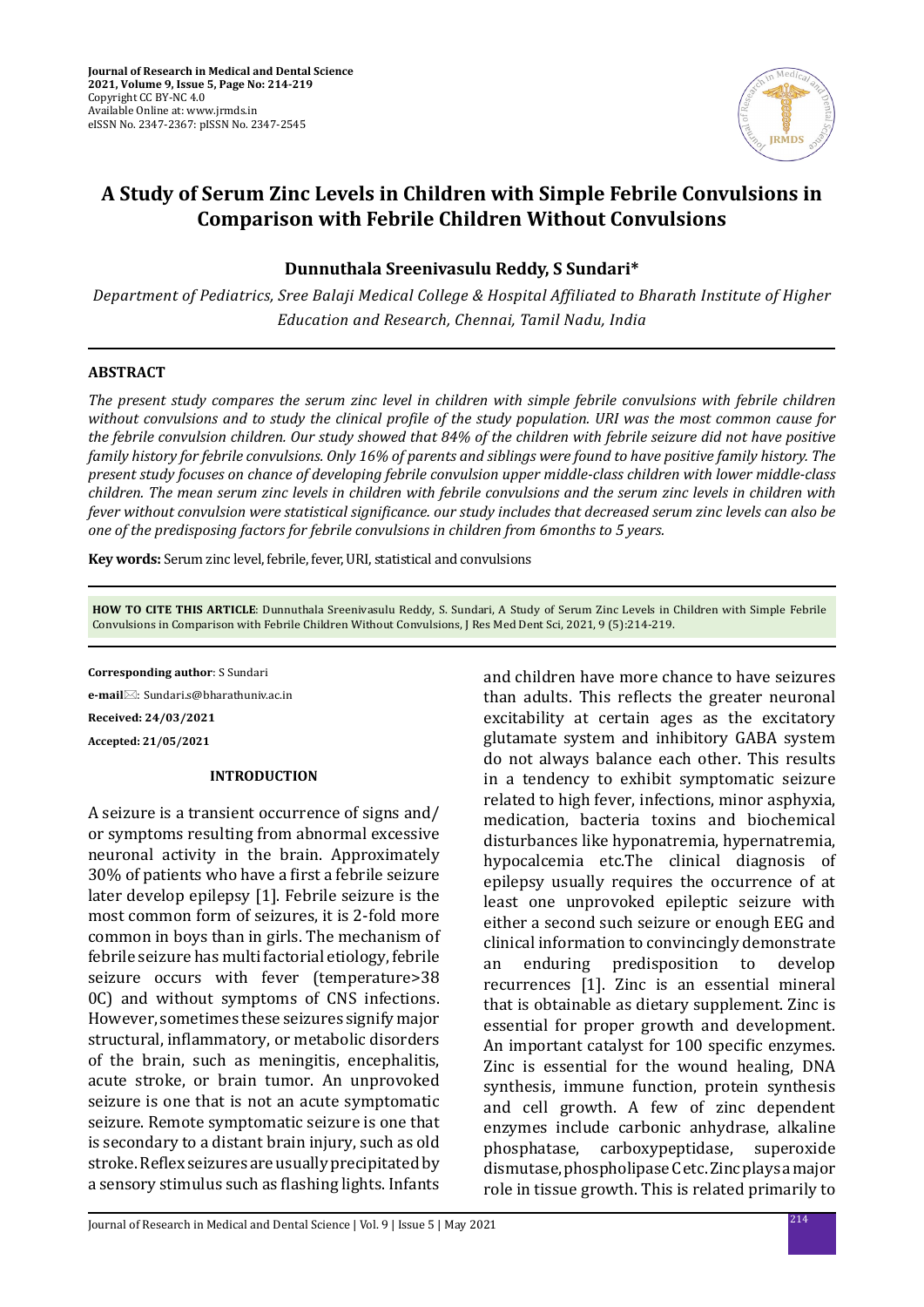its function in the regulation of protein synthesis as well as synthesis and catabolism of nucleic acids. With respect to transcription, zinc appears to interact with nuclear proteins that bind to promoter sequences of specific genes. DNA base pairs which are recognized by zing fingers during DNA replication and transcription. The metallothionein gene, synaptic signaling, and apoptosis, all are regulated by zinc. Zinc is extremely important to the functional development of polymorphonuclear cells and antigen presenting cells. Zinc plays an important role in regeneration of intestinal mucosa, wound healing, and epithelial cell turnover. These functions explain why zinc plays such an important part in the protection against infections. Numerous studies have been done to analyze the role of trace elements in febrile convulsions. Studies have shown that hypozincemia predisposes to febrile convulsions and many such studies have been done in Iran, Turkey, and Bangladesh. Two studies done in India one at Chennai and one at Mumbai have shown similar results. This study has been done in Sree Balaji Medical College and Hospital to check if the results of previous studies hold good for the population in and around the vicinity of Chennai.

## **MATERIALS AND METHODS**

## **Place of study**

Sree Balaji Medical College and Hospital - Paediatric Department.

# **Design of study**

Case control study.

# **Period of study**

April 2017 to March 2018.

# **Sample size**

- $\checkmark$  Sample size of 100 was selected for each group.
- $\checkmark$  Children with simple febrile convulsions.
- $\checkmark$  Children with fever without convulsions.

# **Inclusion criteria**

- $\checkmark$  Children aged six months to five years with first episode of simple febrile convulsions.
- $\checkmark$  Children aged six months to five years with fever without convulsions.

# **Exclusion criteria**

The following children were excluded from the study.

- $\checkmark$  Cerebral palsy.
- $\checkmark$  Seizure disorder.
- $\checkmark$  Chronic diseases.
- $\checkmark$  Weight <70% of expected.
- $\checkmark$  Complex febrile seizure.
- $\checkmark$  Children on zinc preparations.
- $\checkmark$  Recurrent febrile seizure.
- $\checkmark$  Children on anti convulsants.

# **Methods**

This study included 200 children aged between 6 months and 5 years. Among them 100 children who had presented with first episode of simple febrile seizures, formed the cases and 100 children who had fever without seizures formed the controls. The materials used in this study were acid propylene washed test tubes, IV cannula, scalp vein set, Test tube stand, centrifuge, serum collection test tubes, and refrigerator.

Informed consent of the parents of the two groups of children was obtained in a printed consent form in Tamil as the predominant population was illiterate. Any questions or doubts were cleared by the examining physician in Tamil and the signature of the parent or left-hand thumb impression was obtained. A thorough history like duration of fever, time of onset of seizures, type of seizures, duration of seizures, past history of seizures and family history of seizures were noted. In addition, history suggestive of any triggering factors for the febrile episode like cough and cold, nasal discharge, ear discharge, burning micturition or crying during micturition were also recorded.

Vital signs namely heart rate: respiratory rate and blood pressure were measured and recorded. The axillary temperature was measured for 3 minutes in the axilla by using digital thermometer. Anthropometric measurements (weight, height, mid- arm circumference and head circumference) were recorded. Those children whose weight less than 70% of expected, Height less than 12.5 cm, mid arm circumference less than 12.5 cm (Applicable for children 1 -4 years of age) and head circumference less than the third centile were excluded.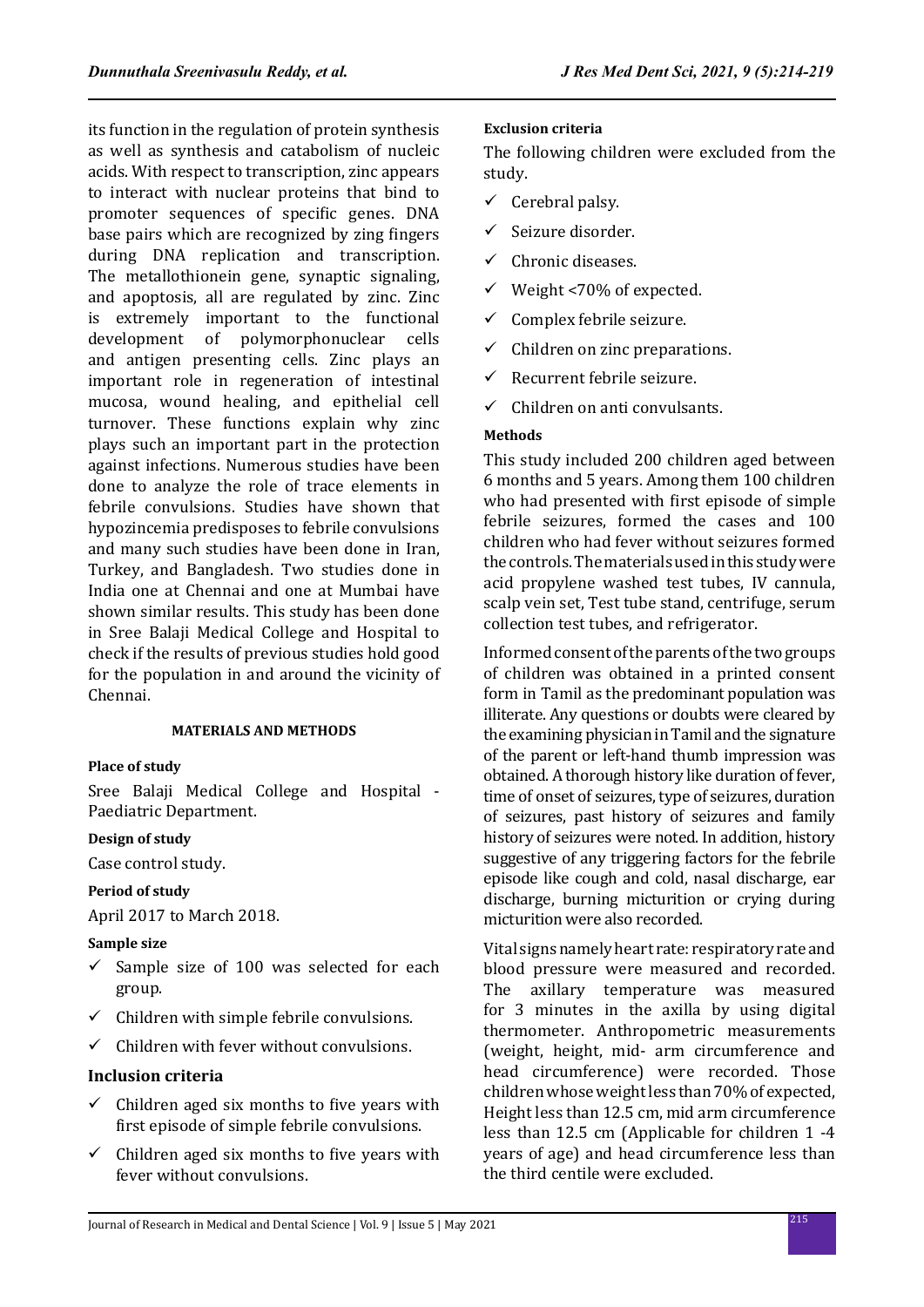This was followed by general examination and systemic examination in detail. Those children who showed features of any chronic congenital or acquired illnesses were excluded. Patients with signs and symptoms suggestive of CNS infections (meningeal signs, bulging anterior fontanel and altered sensorium) were excluded. Three milliliters of whole blood were collected by venipuncture under strict aseptic precautions in sterile metal free acid propylene washed plastic test tube. The sample could stand without any disturbance for five hours to enable settling down of erythrocytes. Then the serum was separated by centrifuging at 2500 revolutions per minute under aseptic conditions. The serum alone was removed and transferred to acid washed plastic collection tube which was properly labeled. The tube was sealed tightly and stored in the freezer compartment of the refrigerator till transfer to Hitec healthcare laboratory &research center. Where the zinc levels were measured, the serum zinc levels were measured by atomic absorption spectrometry - Perkin Elmer Model 2380 as per the procedure already described. The analyzing personnel were blinded about the clinical details of the samples in order to prevent investigator bias.

### **RESULTS**

This study was a case control study, conducted at Sree Balaji medical college and hospital, wherein the serum zinc levels in two groups of children, one group consisting of children with simple febrile seizure and other group consisting of children with febrile illness without convulsions were compared. The data collected was entered by a data entry operator and analyzed by a statistician using SPSS software. The following test statistics were used in the analysis.

- $\checkmark$  Chi Square test.
- $\checkmark$  Two sample T test.
- $\checkmark$  Bivariate Correlations.

In table 4 and figure 2, the febrile convulsions group of children were 51% below 2 yrs. of age, 28% between 2 to 3 yrs., 15% between 3 to 4 yrs. and 6% were between 4 to 5 yrs. of age. Whereas in the fever group 39% were below 2 yrs. of age, 31% between 2 to 3 yrs,19%between 3 to 4 yrs. and 11% were between 4 to 5 yrs. of age. This result shows there is no statistical significance. Thus, the groups were comparable with respect to age distribution.

In Table 2 and Figure 2, among children with febrile convulsions 48% were females 52% were males and among febrile children 55% were female 45% were males. The above result shows that there is no statistical significance. Thus, the two groups were comparable with respect to gender distribution.

In Table 3 and figure 3, 51% belong to kuppuswamy class II and 49% belong to kuppuswamy class III in the febrile convulsions group. Whereas in the febrile group 54% belong to class II & 46% belong to class III. Thus, the above result shows there is no statistical significance. Thus, the two groups were comparable with respect to distribution of children among class II & class III Socioeconomic status.

In Table 4 and Figure 4, the family history of febrile convulsions group had a positive history of 16% and 84% did not have positive history. In the family history of febrile group 8% had a positive family history and 92% of the children did not have the positive history. Thus, the above result shows there is no statistical significance.

|                   |        | Groups                             | Total   |                                        |
|-------------------|--------|------------------------------------|---------|----------------------------------------|
| <b>Age Groups</b> |        | <b>Febrile convulsion patients</b> |         | Febrile patients without<br>convulsion |
| <2 Yrs.           | Number | 51                                 | 39      | 90                                     |
|                   | %      | 51%                                | 39.00%  | 45.00%                                 |
|                   | Number | 28                                 | 31      | 59                                     |
| 2-3 Yrs.          | %      | 28.00%                             | 31.00%  | 29.50%                                 |
|                   | Number | 15                                 | 19      | 34                                     |
| 3-4 Yrs.          | %      | 15.00%                             | 19.00%  | 17.00%                                 |
| 4-5 Yrs.          | Number | 6                                  | 11      | 17                                     |
|                   | %      | 6.00%                              | 11.00%  | 8.50%                                  |
|                   | Number | 100                                | 100     | 200                                    |
| Total             | %      | 100.00%                            | 100.00% | 100.00%                                |

### **Table 1: Age distribution.**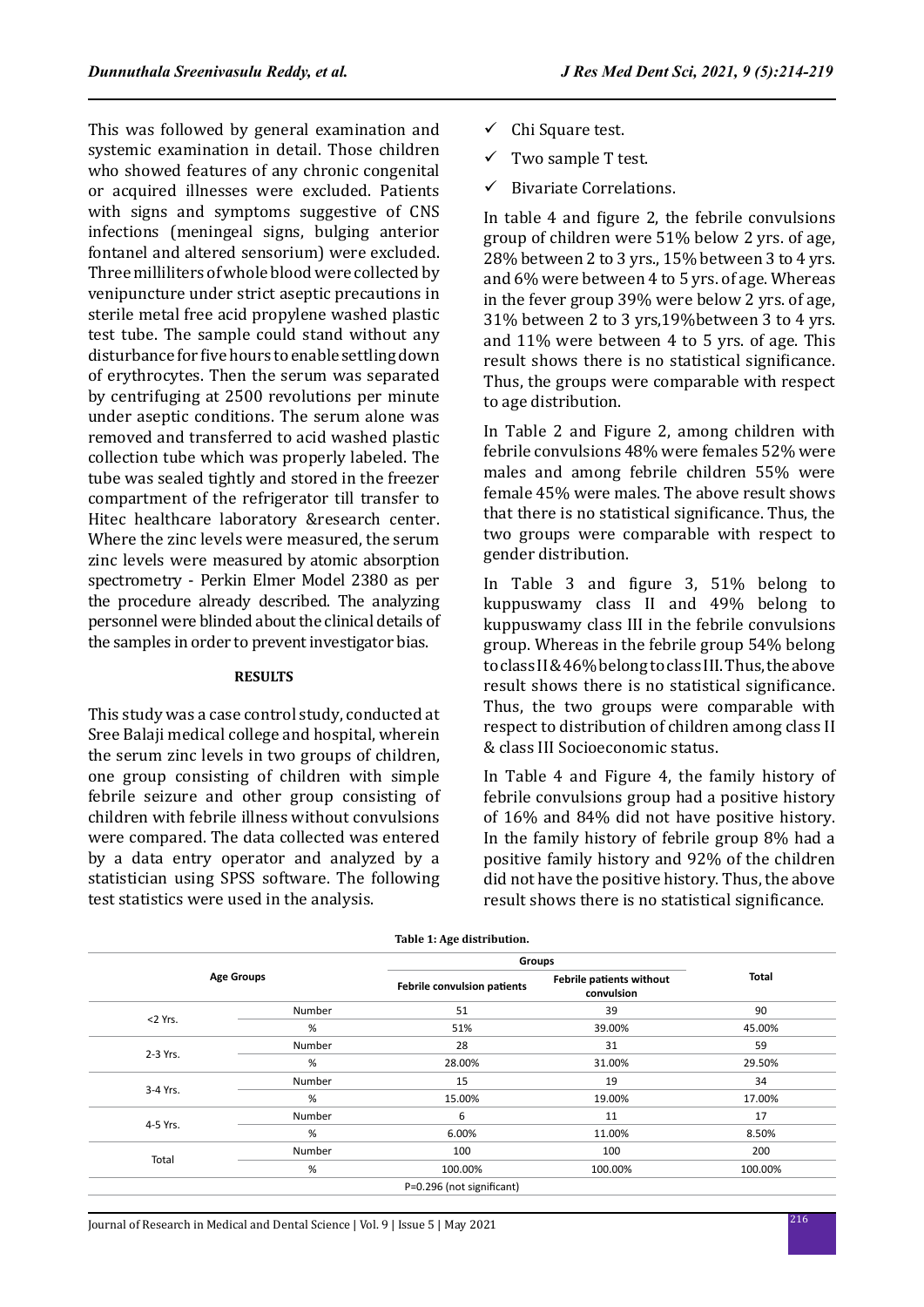

#### **Figure 1: Age distribution.**

#### **Table 2: Gender distribution.**

|                           |        | Groups |                                        |        |  |
|---------------------------|--------|--------|----------------------------------------|--------|--|
|                           | Gender |        | Febrile patients without<br>convulsion | Total  |  |
|                           | Number | 52     | 55                                     | 107    |  |
| Male                      | %      | 52.00% | 55.00%                                 | 53.50% |  |
| Female                    | Number | 48     | 45                                     | 93     |  |
|                           | %      | 48.00% | 45.00%                                 | 46.50% |  |
| Total                     | Number | 100    | 100                                    | 200    |  |
|                           | %      | 100.0% | 100.0%                                 | 100.0% |  |
| P=0.777 (not significant) |        |        |                                        |        |  |



#### **Figure 2: Gender distribution.**

#### **Table 3: Socioeconomic status.**

|                       |                                   |                                       | Groups                                        |        |        |
|-----------------------|-----------------------------------|---------------------------------------|-----------------------------------------------|--------|--------|
| Socioeconomic status  |                                   | <b>Febrile convulsion</b><br>patients | <b>Febrile patients without</b><br>convulsion | Total  |        |
| Socio Economic Status | Upper Middle Class<br>(Class II)  | Number                                | 51                                            | 54     | 105    |
|                       |                                   | %                                     | 51.00%                                        | 54.00% | 52.50% |
|                       | Lower Middle Class<br>(Class III) | Number                                | 49                                            | 46     | 95     |
|                       |                                   | %                                     | 49.00%                                        | 46.00% | 47.50% |
| Number<br>Total<br>%  |                                   |                                       | 100                                           | 100    | 200    |
|                       |                                   |                                       | 100.0%                                        | 100.0% | 100.0% |
|                       |                                   |                                       | P=0.777 (not significant).                    |        |        |



**Figure 3: Socioeconomic status.**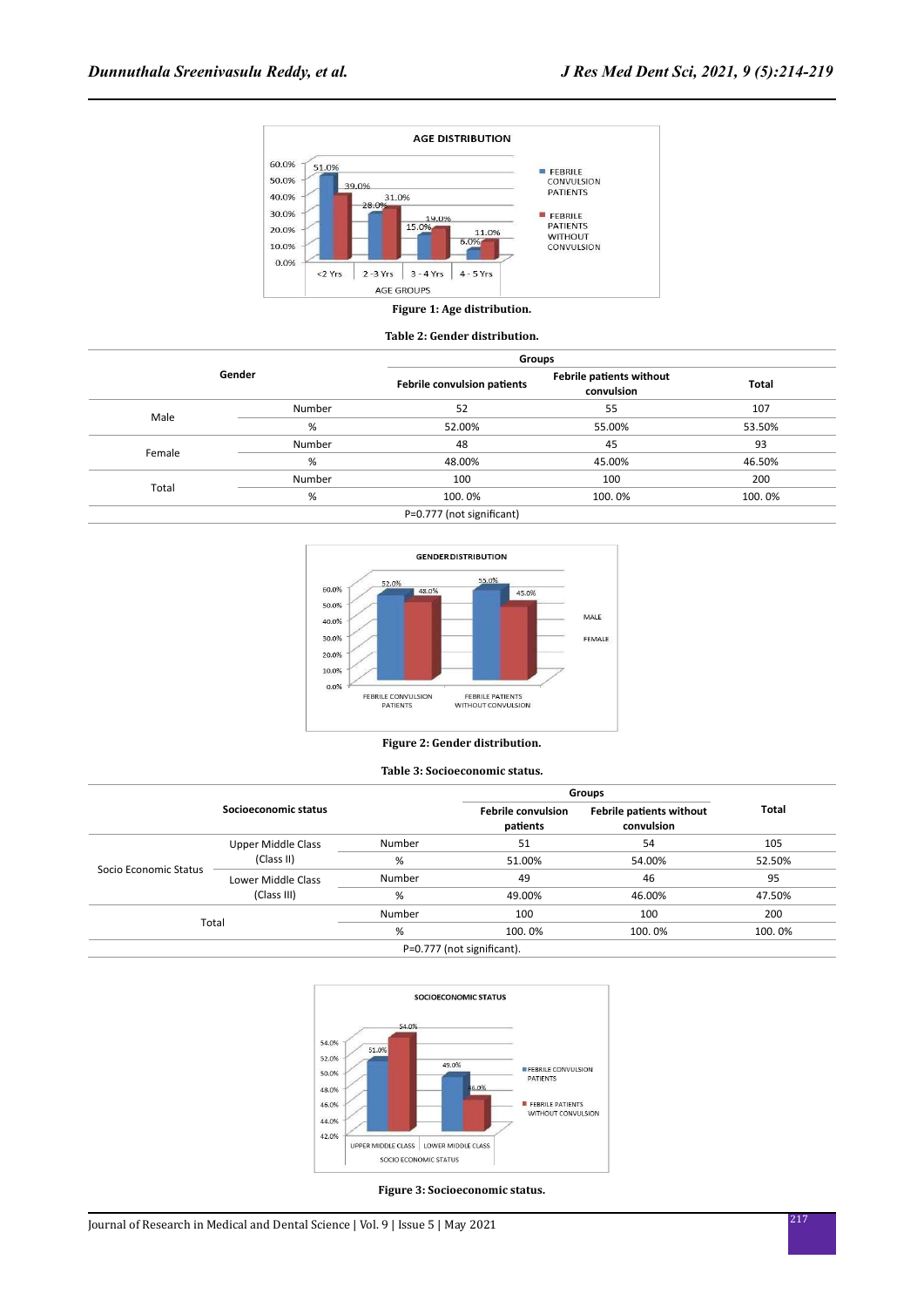| Table 4: Family history. |                       |        |                                       |                                               |              |  |
|--------------------------|-----------------------|--------|---------------------------------------|-----------------------------------------------|--------------|--|
|                          |                       |        | Groups                                |                                               |              |  |
|                          | <b>Family history</b> |        | <b>Febrile convulsion</b><br>patients | <b>Febrile patients without</b><br>convulsion | <b>Total</b> |  |
|                          | No family history     | Number | 84                                    | 92                                            | 176          |  |
|                          |                       | %      | 84.00%                                | 92.00%                                        | 88.00%       |  |
| Family history           |                       | Number | 16                                    | 8                                             | 24           |  |
|                          | Parents and sibling   | %      | 16.00%                                | 8.00%                                         | 12.00%       |  |
| Total                    |                       | Number | 100                                   | 100                                           | 200          |  |
|                          |                       | %      | 100.0%                                | 100.0%                                        | 100.0%       |  |
| P=0.128(not significant) |                       |        |                                       |                                               |              |  |



**Figure 4: Family history.**

### **DISCUSSION**

This study was conducted to determine whether children with febrile convulsion had low serum zinc levels compared to children with fever alone. The two groups of children were comparable with respect to age, sex, and socioeconomic status. The mean age of febrile convulsions was 25 months in this study. Previous studies reported a mean age of 18 months and all other studies reported mean age of onset between 20 and 25 months. Positive family history was present in 16% of children with febrile convulsion in this study. This is significantly less when compared to other studies. Some authors have reported an incidence of 30% in his study. Other previous studies reported 20% of children with positive family history in his study. Some researchers have reported positive family history in 29% of cases. However, the finding that children with positive family history had earlier age of onset of febrile convulsions as shown in these studies, was present in our study also. The mean age of onset was 30.7 months in children with positive family history which is more compared to 26.6 months. Viral illnesses are the predominant cause of febrile convulsions. In this study upper respiratory tract infection was found to be the triggering illness in 38% of children. lower respiratory tract infection and Acute gastroenteritis contributed 15% and 13% and urinary tract infection contributed 12%. In 14% of children there were no localizing signs associated with fever. Upper respiratory tract infection is the most common trigger which was also reported in studies.

The mean serum zinc levels were 64.92mcg/ dl, 81.03mcg/dl respectively, in children with febrile convulsions and in children with fever alone. Children with febrile convulsions have statistically significant low serum zinc levels when compared with children having fever without convulsions. However, some previous studies have shown that serum zinc levels is decreased in children with fever though the magnitude of decrease was not as much as in children with febrile convulsions. No significant correlation of serum zinc level had seen with age of onset, sex, axillary temperature in our study. All the previous studies have shown similar findings in this aspect. The mean serum zinc level in children with fever in our study is 81.03mcg/ dl. Which is again less than the corresponding value. Many factors such as dietary pattern, vitamin A, vitamin D deficiency, zinc level in soil and water influences the serum zinc level in all population. Further studies are need in this